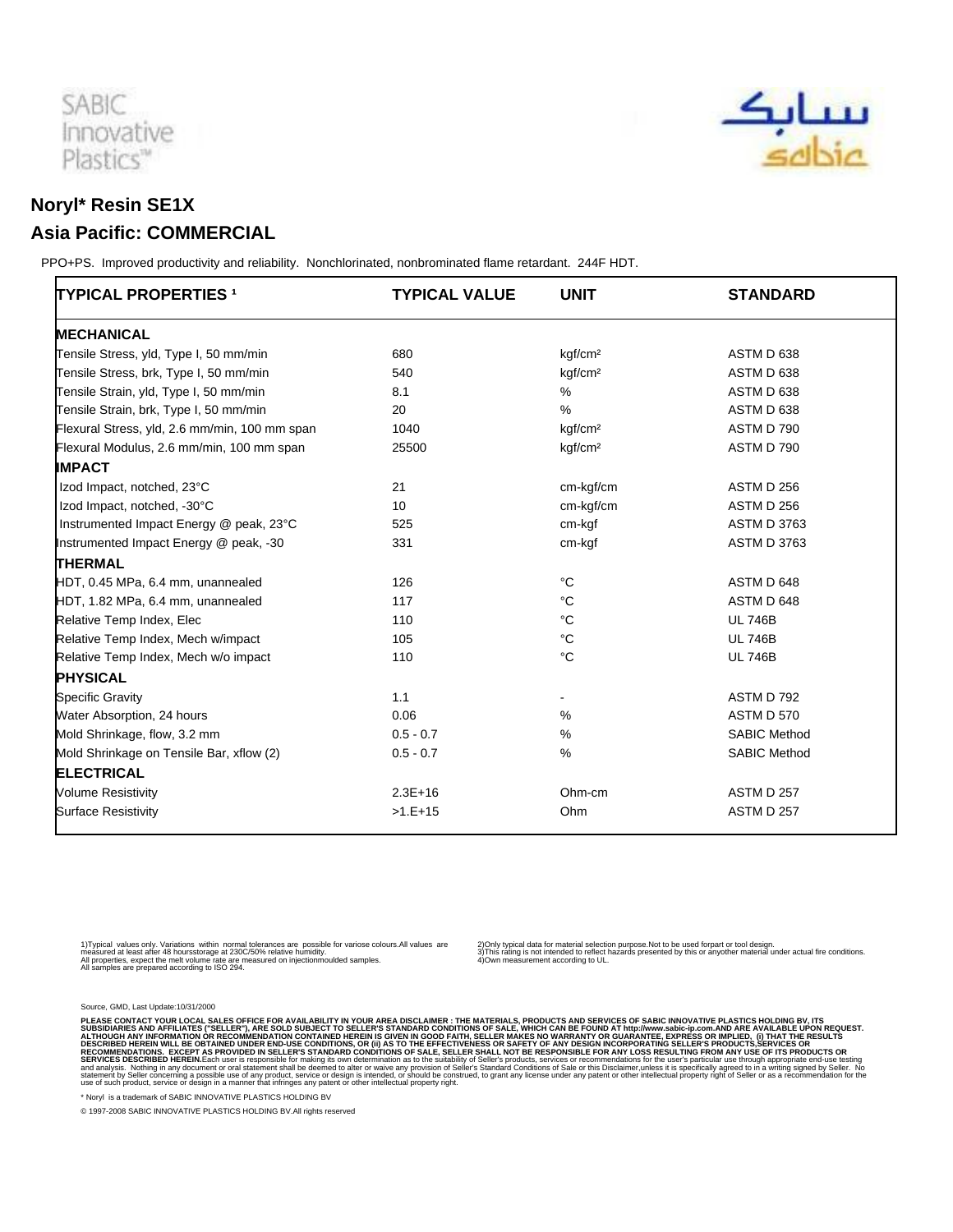

## **Noryl\* Resin SE1X Asia Pacific: COMMERCIAL**

| <b>TYPICAL PROPERTIES 1</b>                 | <b>TYPICAL VALUE</b> | <b>UNIT</b>              | <b>STANDARD</b>  |
|---------------------------------------------|----------------------|--------------------------|------------------|
| <b>ELECTRICAL</b>                           |                      |                          |                  |
| Dielectric Strength, in oil, 3.2 mm         | 18.1                 | kV/mm                    | ASTM D 149       |
| Relative Permittivity, 50/60 Hz             | 2.52                 |                          | ASTM D 150       |
| Relative Permittivity, 1 MHz                | 2.46                 | $\overline{\phantom{a}}$ | ASTM D 150       |
| Dissipation Factor, 50/60 Hz                | 0.0034               |                          | ASTM D 150       |
| Dissipation Factor, 1 MHz                   | 0.0021               | $\overline{\phantom{a}}$ | ASTM D 150       |
| Arc Resistance, Tungsten {PLC}              | 6                    | PLC Code                 | ASTM D 495       |
| High Voltage Arc Track Rate {PLC}           | 4                    | PLC Code                 | <b>UL 746A</b>   |
| Comparative Tracking Index (UL) {PLC}       |                      | PLC Code                 | <b>UL 746A</b>   |
| <b>FLAME CHARACTERISTICS</b>                |                      |                          |                  |
| UL Recognized, 94V-1 Flame Class Rating (3) | 1.47                 | mm                       | <b>UL 94</b>     |
| UL Recognized, 94V-0 Flame Class Rating (3) | 5.99                 | mm                       | <b>UL 94</b>     |
| <b>Radiant Panel Listing</b>                | RP100                | $\overline{\phantom{a}}$ | <b>UL Tested</b> |
| UV-light, water exposure/immersion          | F <sub>1</sub>       |                          | <b>UL 746C</b>   |

1) Typical values only. Variations within normal tolerances are possible for variose colours.All values are<br>measured at least after 48 hours storage at 230C/50% relative humidity.<br>All samples are prepared according to ISO

2) Only typical data for material selection purpose.Not to be used for part or tool design.<br>3) This rating is not intended to reflect hazards presented by this or any other material under actual fire conditions.<br>4) Own me

Source, GMD, Last Update:10/31/2000

PLEASE CONTACT YOUR LOCAL SALES OFFICE FOR AVAILABILITY IN YOUR AREA DISCLAIMER : THE MATERIALS, PRODUCTS AND SEVIDES OF SAGIC INNOVATIVE PLASS TO SUPPOSE THE SUPPOSE THE MATERIALS. PRODUCTS AND SERVICES OF SALES WILL ARE

\* Noryl is a trademark of SABIC Innovative Plastics IP BV

© 1997-2008 SABIC Innovative Plastics IP BV.All rights reserved